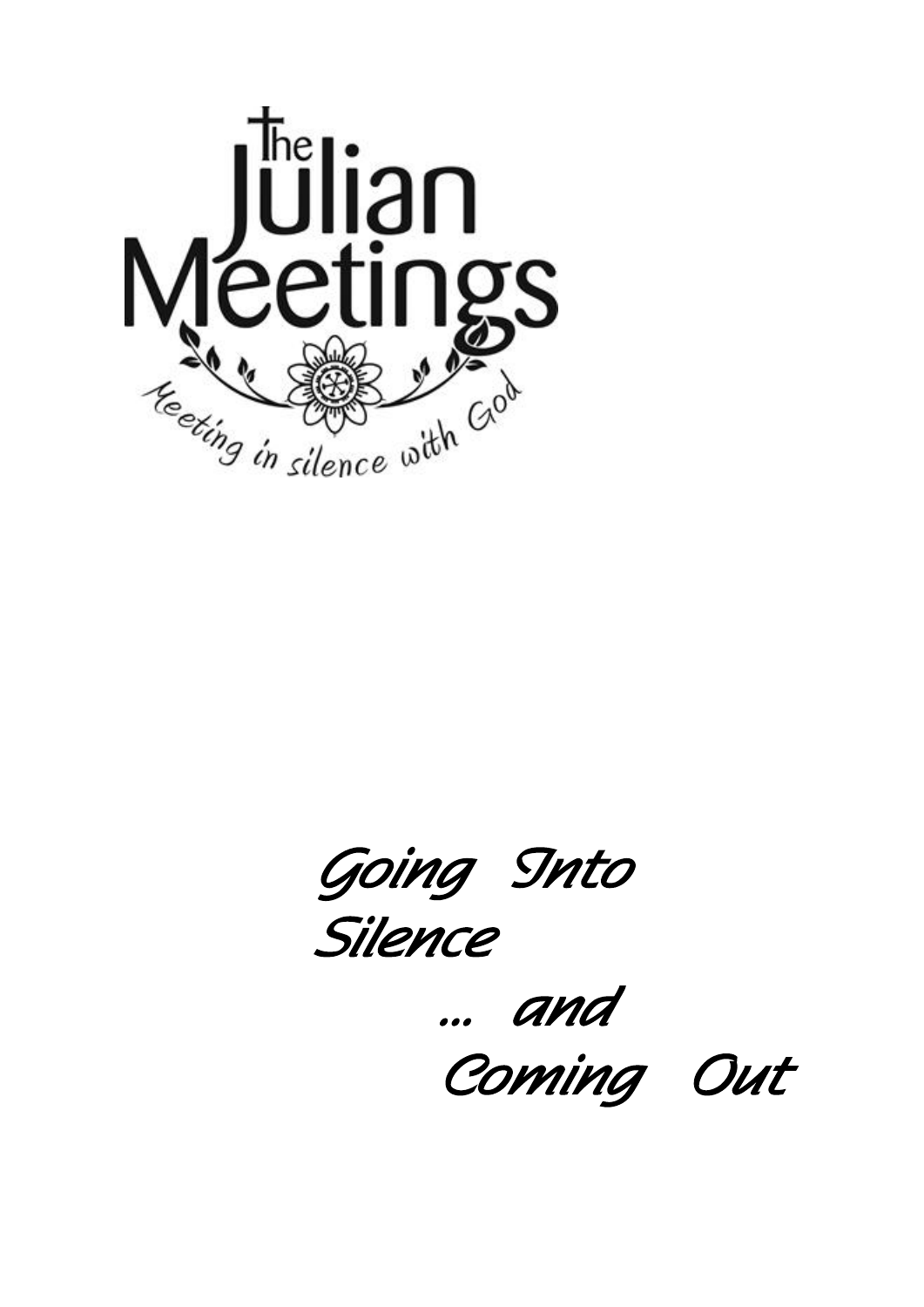## *The Julian Meetings*

*F oster the teaching and practice of contemplative prayer in the Christian tradition*

*E contemplative prayer in their ncourage people to practise daily lives, and to explore ways of doing this which are appropriate for them*

*S Julian Meetings - groups whose upport the individual ecumenical members meet regularly to practise Christian contemplative prayer together*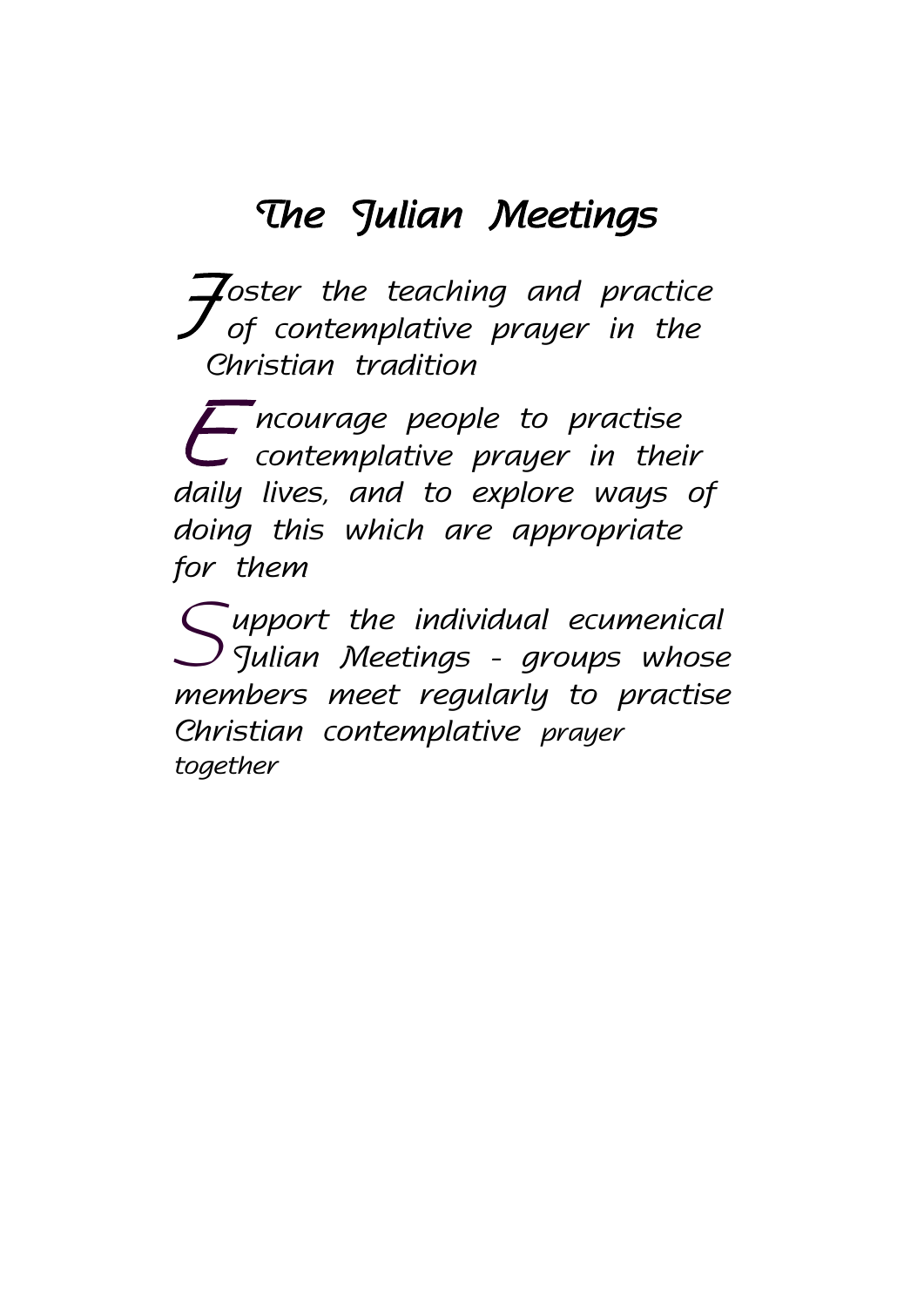## *The Julian Meetings*

There can be no set patterns for going into and coming out of the silence at a Julian Meeting. There may be as many ways of leading small groups of people into silence as there are members of the groups - or indeed more, for we each have within us a variety of resources. These resources are the raw material of our silence.

Each Julian Meeting is a unique experience, for it depends not so much on the method, or even on the leader, as upon the members. Little depends even on them, for all they can do is wait. The initiative is with God.

It is perfectly possible for members of a group to come to their chosen place of contemplation in silence, to maintain their silence for the agreed time and to leave as they came, without a word; this may be the chosen way for those who are well practised in contemplative prayer and who often meet together at other times.

Most Julian Meetings, however, benefit from some type of lead-in, as well as a gentling out of the silence. This pamphlet tries to suggest tools which may be used in any way appropriate to a particular group. There are more ideas in the JM pamphlet *Your Turn To Lead.*

## *The setting*

Because we are physical beings the physical setting is important. The chosen place should be quiet, without distractions and conducive to prayer. It should be warm and comfortable, though not soporific. This is a counsel of

perfection and many Julian Meetings have to make do - often a church is the best place even if it is cold - but we need to be aware of the ambience and to be prepared to search for the right place.

Ideally the group should be in a circle, or as near as possible, gathered round a focal point.

Atmosphere can be created. Symbols have the power to reach deeper than words. Traditional Christianity has recognised this as much as any religion.

Lights may be dimmed at the beginning of the silence. A candle may be used, symbolising fire; light in the darkness; the spirit; or simply as a focus of attention. The candle may be scented, or a stick of incense may be

burned, or scented oils vaporised (*best avoided if any members are asthmatics or sensitive*).



Many people find music helps to set the scene if it is well done [we are so used to high quality sound reproduction that the second rate - noisy switches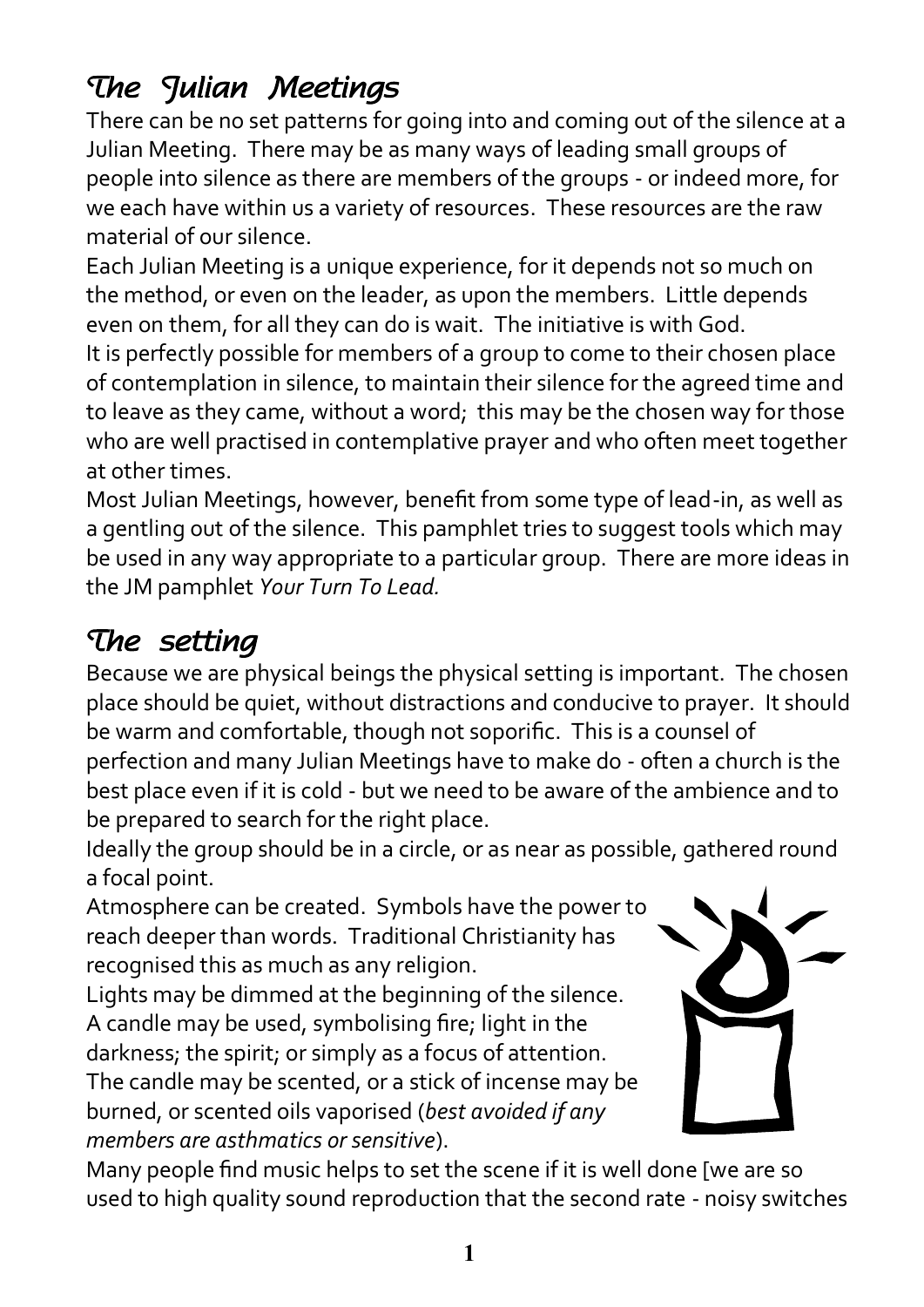included - can irritate and distract]. Some who use music to lead in and lead out 'record' thirty minutes of silence in the middle of them.

# *Going in .... relaxation*

Relaxed, yet receptive. This attitude of prayer comes with practise. But just as we try to create the atmosphere for silent contemplation, so we can set the mood for our bodily state. Many Meetings use a centring exercise to bring their bodies into stillness. Relaxation exercises are most helpful to some, or simply standing for a while, stretching and relaxing with deep breathing. Taking notice of each other, by saying the name of one's neighbour round the circle, is one way of getting started.

# *Going in .... focus*

Sillness of mind and body can be hard work. Most people need a focus. Individuals may have a mantra - a word or phrase which is repeated silently; they are free to use it as they wish in the silence. But there are other ways of focusing the attention while leaving the spirit free.

Looking is helpful and many simple objects may be evocative, especially when coupled with a suitable phrase or sentence: a candle, water, earth, fruit, leaf, a flower, a stone, bread, wine, a wedding ring, any beautiful object or picture, a crucifix, an icon. The sense of touch is important too. An object can

be passed around or shared; each person in the



group might hold and feel something throughout the silence - a hazelnut, a stone, a shell, a cross.

## *Going in ... lead in*

The aim is to still the mind as well as the body, so the lead in should help people to relax and to focus mentally, physically, emotionally and spiritually. A short passage from the Bible, or from a modern or classical writer on prayer or recollection, or a suitable poem, can enable members to let go of the busyness of the day and to settle down together. Or a short talk may be appropriate, if it is a simple story, or something personal, about prayer and contemplation, that the leader wishes to share with everyone. This is not the occasion for a lesson or a sermon: the reading or talk should be devotional, leading to God. It should concentrate not on ideas about God but upon how God is revealed in words, in the world, and in me. It should be simple and brief. Some Meetings like to hold hands during the talk or reading.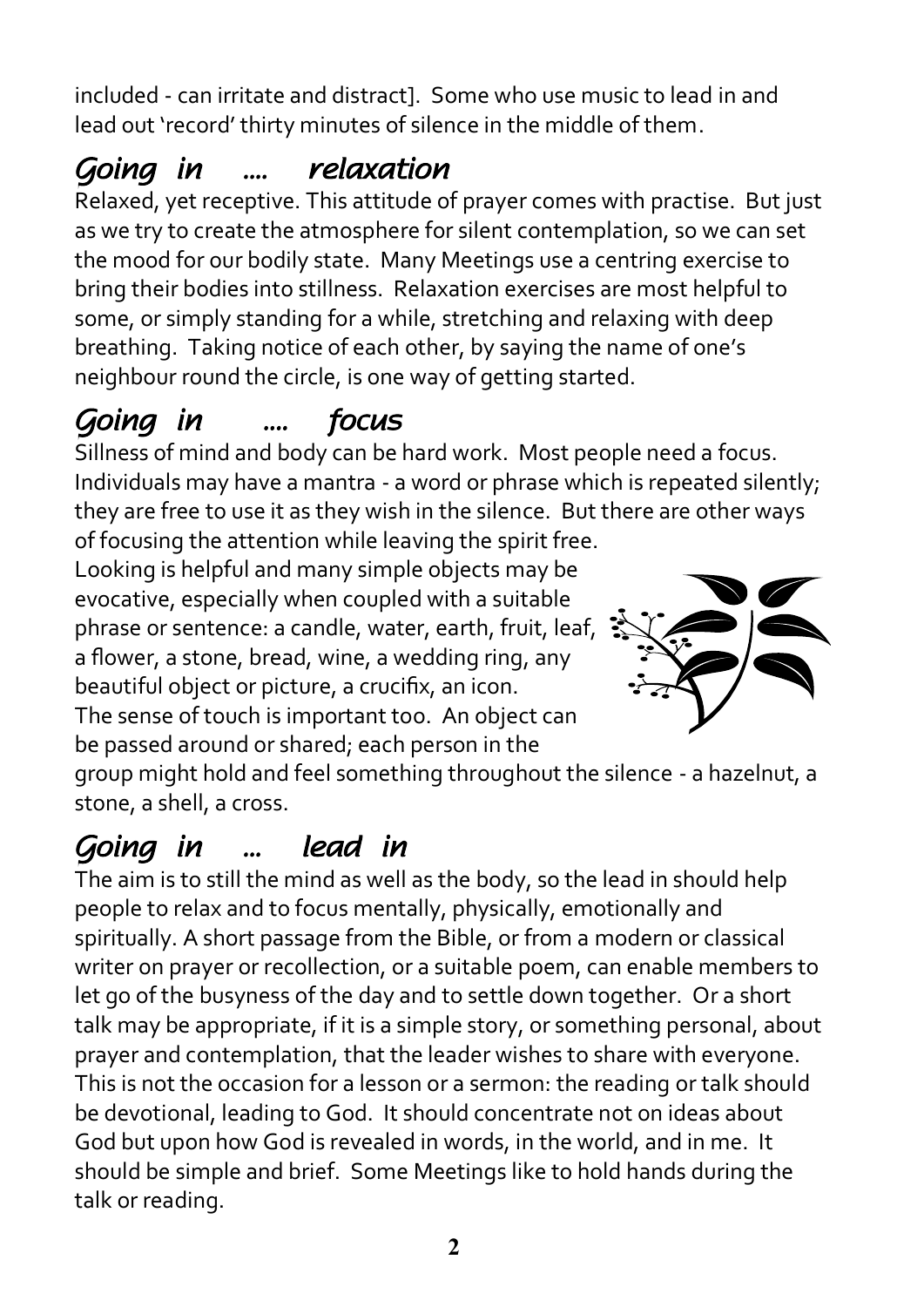## *The Silence - the heart of every Julian Meeting*

In the Julian Meetings we have no set length for the silence. Many have about thirty minutes of uninterrupted silent prayer. Some have longer, up to one hour. A silence of less than twenty minutes may not be enough. One Meeting has members scattered over a wide geographical area. They make the most of their meetings, after their long journey to the venue, by having three silences of twenty minutes, separated by short readings. Nor do we have any set way to use the silence. While this is a matter for each individual, we wrote our pamphlet *Some Basics of Contemplative Prayer* to offer quidance on using the silence.

The only thing Julian Meetings always have in common is commitment to silent prayer in the Christian tradition. The silence in the Meetings is enriched and deepened if the individual members regularly use silence in their own prayer life. And, in turn, each member will be strengthened by the corporate silence and be encouraged by the assurance that others are travelling the same road.

## *Coming out*

Coming out of the stillness is as important as the lead in. Some people go very deep during the silence and need to come out gradually. They can experience too swift a surfacing almost as a physical blow. The lead-out should be as carefully prepared as the lead-in and should include some element of taking notice of others in the room. Very quiet music, slowly increasing in volume, can gentle people out of the silence. Words should generally guide people back to the original focus and, through that, to each other. Having ended the silence, people can begin a gentle opening of the eyes and moving of fingers, with a growing awareness of the body and of each other. It may be helpful at some point to say something aloud together - perhaps the grace. One Julian Meeting passes the peace at this point, as in some Communion services.

## *The whole experience*

Ideally the going into silence, the coming out and the re-adjustment to the tangible world should be integral parts of the whole experience. After all, God is not more present in the silence than at other times. We choose silence in order to become more aware of his presence, to try to know his will. Each time we come out of the silence we bring into the world a little more stillness, a little more awareness, a little more of the love of Christ.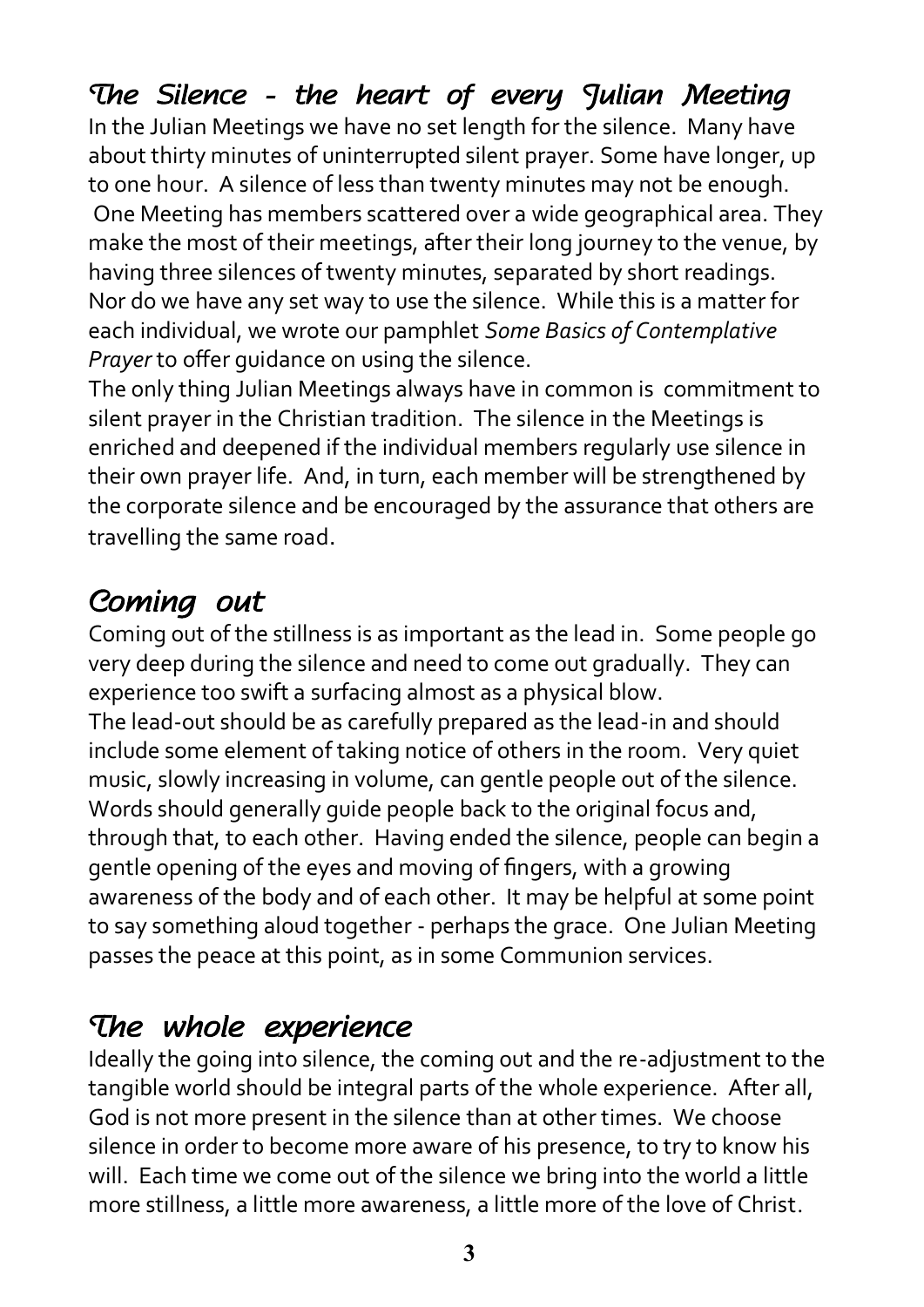# *Suggested readings for Going Into Silence … and Coming Out*



# *Biblical Passages*

| Genesis                    | 28.13-15   | Matthew         | 6.33         |
|----------------------------|------------|-----------------|--------------|
| Exodus                     | 15.26      |                 | 12.28-29     |
|                            | $3.1 - 6$  |                 | 18.20        |
| Deuteronomy 1.29-32        |            |                 | 28.19-20     |
| 1 Kings                    | 19.11-13   | Mark            | $4.35 - 41$  |
| Job                        | 33.33b     | Luke            | 24.28-32     |
| Psalms                     | 27.1       | John            | $4.7 - 14$   |
|                            | 46.10      |                 | 6.35 or 6.51 |
|                            | 51.6       |                 | 8.12         |
|                            | 63.1       |                 | 9.5          |
| Any of the Praising Psalms |            |                 | 10.14-15     |
| Isaiah                     | 12.2       |                 | 12.28-29     |
|                            | $43.1 - 4$ |                 | 12.32        |
|                            | 49.15      |                 | 14.6         |
|                            | 54.10      |                 | 15.5         |
| Ezekiel                    | $37.4 - 7$ |                 | 18.20        |
| Hosea                      | $11.3 - 4$ | Galatians       | 2.20         |
|                            | 11.9       | <b>Hebrews</b>  | 11.1         |
|                            | 14.8       | Revelation 21.6 |              |

# *Non-Biblical - Going In*

A certain brother went to Abbot Moses and asked him for a good word. And the elder said to him, "Go, sit in your cell, and your cell will teach you everything."

#### **The Desert Fathers**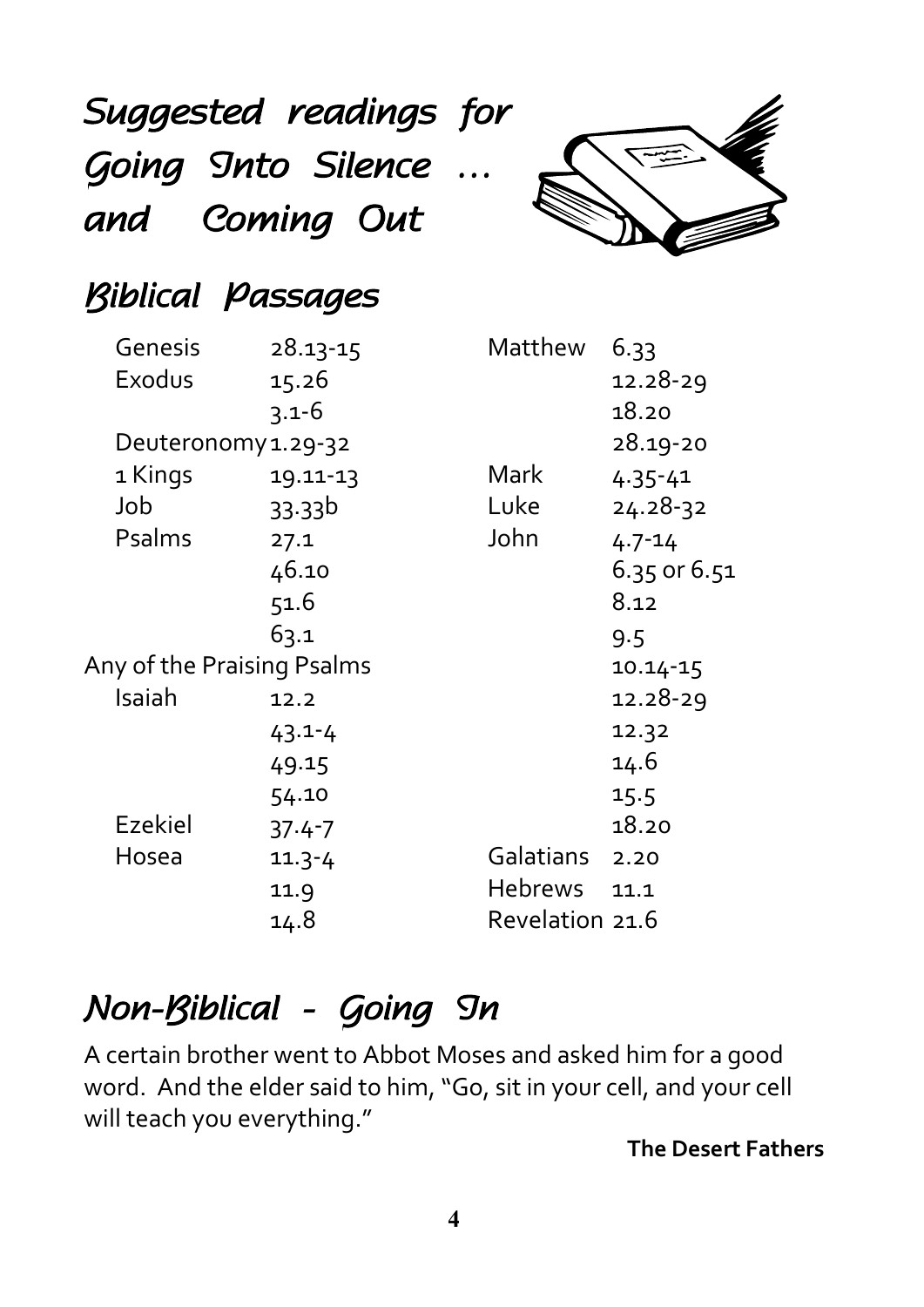Contemplation is nothing else but a secret, peaceful and loving infusion of God, which will set the soul on fire with the spirit of love. **St John of the Cross**

I said to my soul, "Be still and let the dark come upon you" **T.S.Eliot (East Coker)**

Abandon yourself for a little to God and rest in him. Enter into the inner chamber of your soul and shut out everything save God and what can be of help in your quest for him. Having locked the door, seek him out. He yearns to see you … and is eager to seek you out **St Anselm**

In this endless love we are led and looked after by God and never shall be lost. For he wills that we should know our souls to be alive and that this life - through his goodness and grace - shall continue in heaven without end; loving him, thanking him and praising him. **Julian of Norwich**

One act is required - and that is all. For this one act pulls everything together - and keeps everything in order ... This one act is to stand with attention in your heart.

### **Theophan the Recluse**

Step out then and resolutely apply this sovereign remedy. Just as you are, lift up your sick self to God as he is - our God is good and gracious.

#### **The Cloud of Unknowing**

# *Non Biblical - Coming Out*

Our soul rests in God its true peace; our soul stands in God its true strength and is deep rooted to God for endless love.

He wants us to know that he will come suddenly and joyfully to all who love him.

He wants us to see and enjoy everything in love.

#### **Julian of Norwich**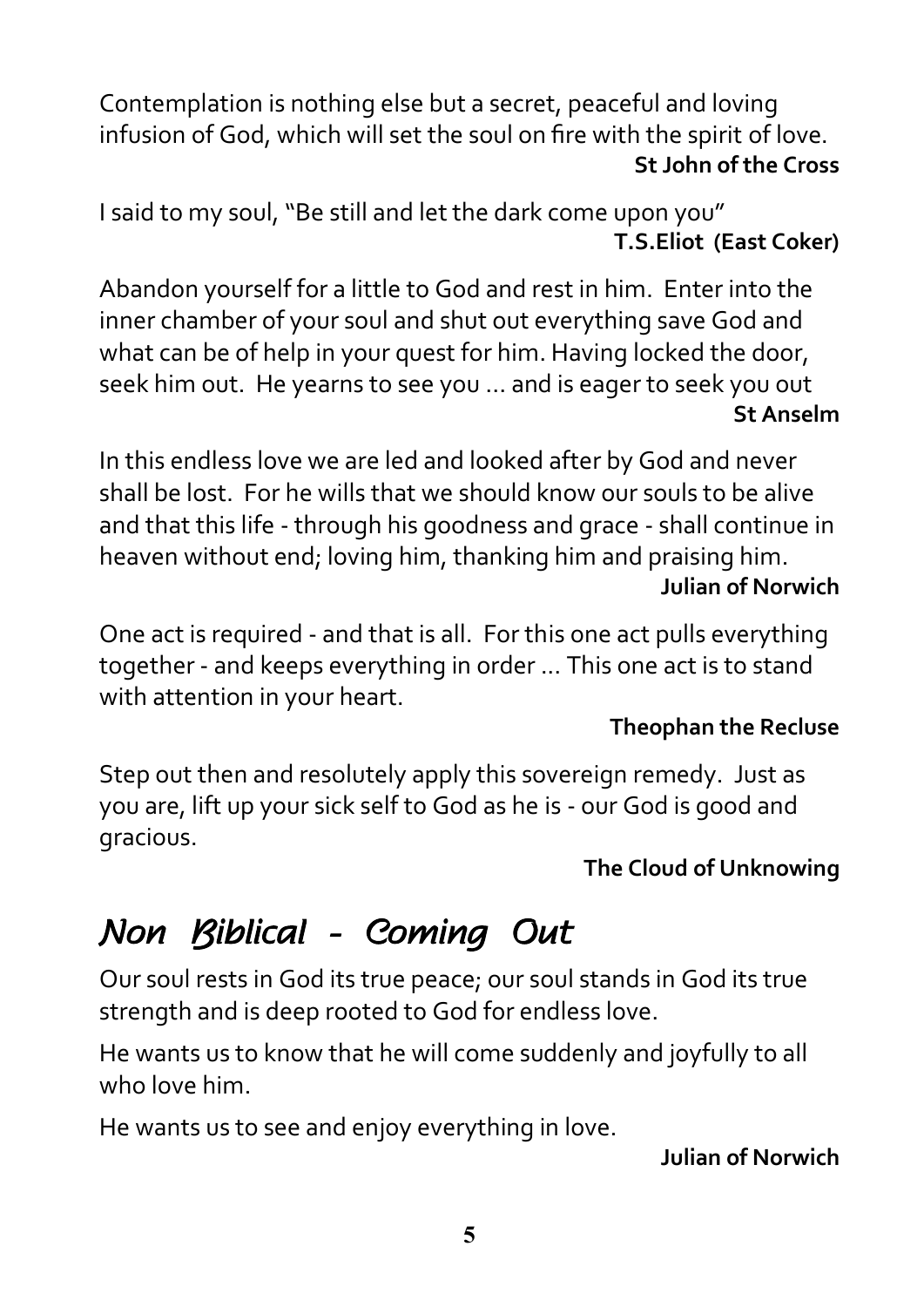I looked at him, not with the eye only, but with the whole of my being, overflowing with him as a chalice would with the sea.

#### **R.S.Thomas**

Forth in thy name, O Lord I go My daily labour to pursue: Thee, only thee, resolved to know, In all I think, or speak, or do.

The task thy wisdom hath assigned O let me cheerfully fulfil: In all thy works thy presence find, and prove thy good and perfect will.

#### **Charles Wesley**

Drop thy still dews of quietness Till all our strivings cease; Take from our souls the strain and stress, And let our ordered lives confess The beauty of thy peace.

#### **John Greenleaf Whittier**

Many people think that living and dying for God is one thing, living and dying for each other another; but the Christian truth is that our love of God is contained in our love of men.

#### **Mother Mary Clare (Encountering the Depths)**

### *Also recommended*

Love is my meaning - An Anthology of Assurance

**edited by Elizabeth Bassett**

The Fire of Silence and Stillness

**An anthology edited by Paul Harris**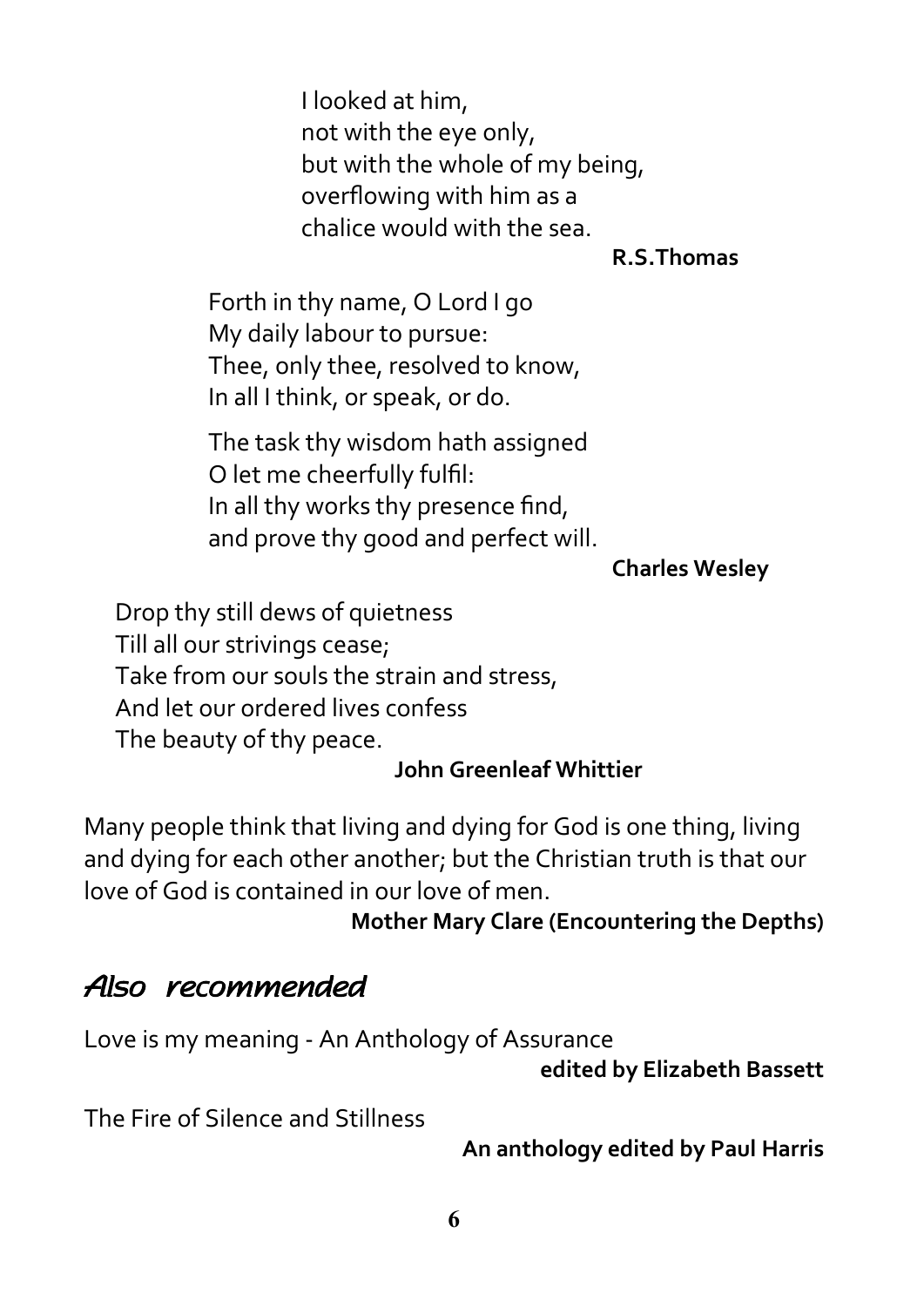# *Music for times of meditation*

Choosing music for a group meditation needs consideration, for not all music is suitable. It is best to choose something which flows gently, with gradual, rather than sudden, changes of volume. Some percussive music may hinder contemplation; so piano music may be regarded with caution since the piano is a percussive instrument.

However carefully chosen, a piece may turn out to be totally unhelpful to someone. It may be a matter of trial and error, and a Meeting could find it useful to keep a list of pet hates. It is, of course, important that the music be presented without the distraction of noisy switches and tape hiss; the programming facilities and remote handset controls of modern audio equipment are ideal.

We do not claim that the list below is comprehensive or even well balanced. Julian Meetings which have a favourite piece which they think others might like to try are welcome to suggest it for inclusion in a future edition of this pamphlet. Please send the fullest possible details, such as catalogue numbers, to the address on the inside back cover.

| J S Bach               | Double Violin Concerto in D minor, 2nd movement.<br>Violin Concerto in E major, 2nd movement.<br>Adagio in E.                              |  |
|------------------------|--------------------------------------------------------------------------------------------------------------------------------------------|--|
| <b>Beethoven</b>       | Romance in F.                                                                                                                              |  |
| <b>Brahms</b>          | Piano Concerto No 2, 3rd movement.                                                                                                         |  |
| Debussy                | La Mer.                                                                                                                                    |  |
| Gluck                  | Dance of the Blessed Spirits (from Orfeo).                                                                                                 |  |
| Grieg                  | Holberg Suite, Air.                                                                                                                        |  |
| Hildegard<br>of Bingen | A Feather on the Breath of God - a selection of<br>Hildegard's songs and sequences sung by Gothic<br>[cassette or CD, Hyperion]<br>Voices. |  |
|                        |                                                                                                                                            |  |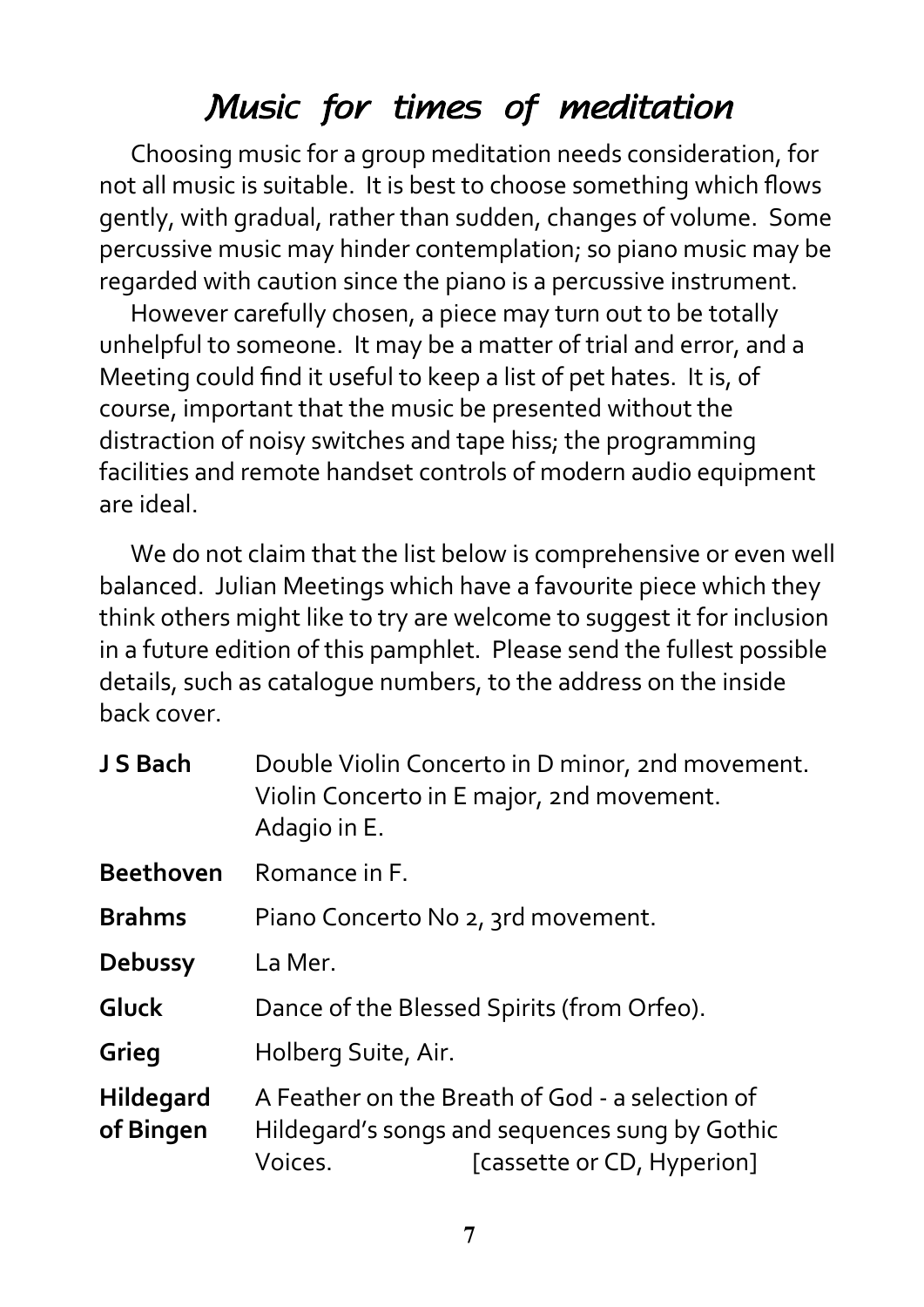| <b>Holst</b>               | Neptune the Mystic, from The Planets.                                                                                                        |
|----------------------------|----------------------------------------------------------------------------------------------------------------------------------------------|
| <b>Mahler</b>              | Symphony No 4, 3rd movement.                                                                                                                 |
| <b>Mozart</b>              | Sonatas for violin and piano: B flat major, C major<br>and E flat major.<br>Symphony in E major, 2nd movement.                               |
|                            | Sinfonia Concertante for Violin and Viola, K364,<br>2nd movement.                                                                            |
| <b>Pachebel</b>            | Canon.                                                                                                                                       |
| <b>Palestrina</b>          | Missa Brevis, second Agnus Dei.                                                                                                              |
| Schubert                   | String Quintet in C major, D956, 2nd movement,<br>Adagio: 3rd movement, Trio.<br>Piano Quintet in A major, D667, The Trout,<br>2nd movement. |
| <b>Taizé</b><br>Community  | Chants. [Thomas More Centre recordings<br>recommended.]                                                                                      |
| <b>Tallis</b>              | Motet in 40 parts, 'Spem in Alium.'<br>Motet, 'O Lord Give Thy Holy Spirit '                                                                 |
| Vaughan<br><b>Williams</b> | The Lark Ascending.<br>Fantasia on a Theme by Tallis.<br>Fantasia on Greensleeves.                                                           |
| Vivaldi                    | The Four Seasons: Concerto No 4 in F minor, Winter,<br>RV297, 2nd movement.                                                                  |

There are many compilation CDs/cassettes with collections of music suitable for meditation, including:

> Adagio - Music for Silent Moments [Arte Nova Classics, 74321 37870 2] Meditations at Sunset [Nimbus Records NI 7010]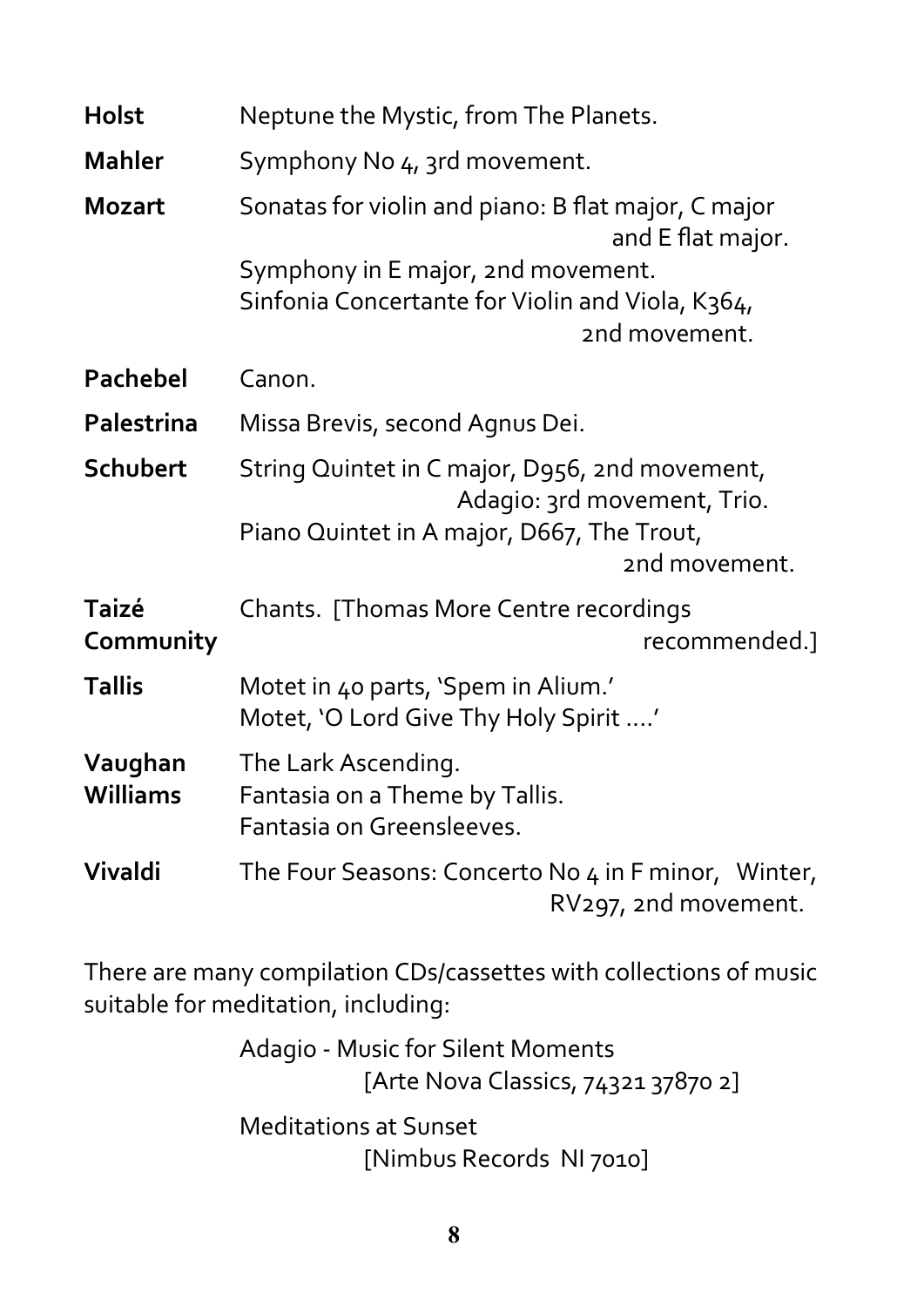### **If you wish to know more about the Julian Meetings, and / or details of your nearest Meeting(s) either**

### **Go to our website: www.thejulianmeetings.net**

**or write to** (sae please)

The Julian Meetings, 263 Park Lodge Lane, Wakefield West Yorkshire WF1 4HY

#### **We have members and Meetings in many counties**

### **Julian Meetings Publications**

Waiting on God in the Silence (*free introductory leaflet*) A5 leaflet on contemplative prayer Try Stillness Some Basics of Contemplative Prayer Going Into Silence ... and Coming Out Approaching Silence It's Your Turn To Lead The Ideal Julian Meeting Starting a Julian Meeting The Healthy Julian Meeting Resources List The Julian Meetings Magazine (*three issues a year*) A bookmark (*with helpful suggestions for using silence*)

A pew / handbag / wallet card (*with meditation suggestion*) Promotional A4 posters (*two*) and A5 poster *(one)* An A6 noticeboard card

#### **Buy publications direct from our website or download an order form from the website or send an sae for one to:**

The Julian Meetings, Rustling Pines, Foxwood Lane, Woodborough, Notts NG14 6ED